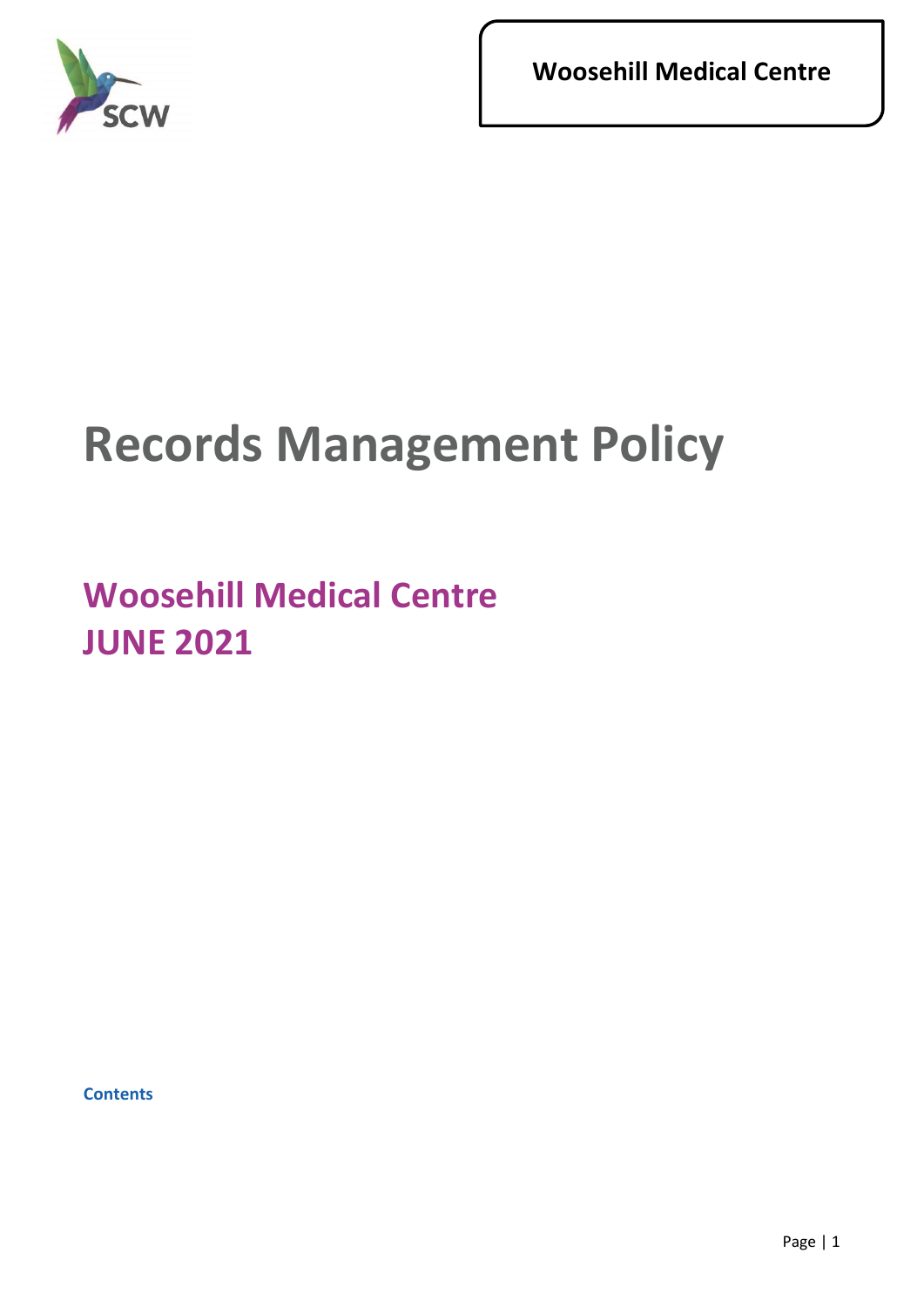| 1.                                                                                               |  |  |
|--------------------------------------------------------------------------------------------------|--|--|
| 2.                                                                                               |  |  |
| 3.                                                                                               |  |  |
| 4.                                                                                               |  |  |
| 5.                                                                                               |  |  |
| 6.                                                                                               |  |  |
| 7.                                                                                               |  |  |
| 8.                                                                                               |  |  |
|                                                                                                  |  |  |
|                                                                                                  |  |  |
|                                                                                                  |  |  |
|                                                                                                  |  |  |
| Freedom of Information Act 2000 including Section 46 Code of Practice for Records Management. 12 |  |  |
|                                                                                                  |  |  |
|                                                                                                  |  |  |
| .13                                                                                              |  |  |
|                                                                                                  |  |  |
|                                                                                                  |  |  |
|                                                                                                  |  |  |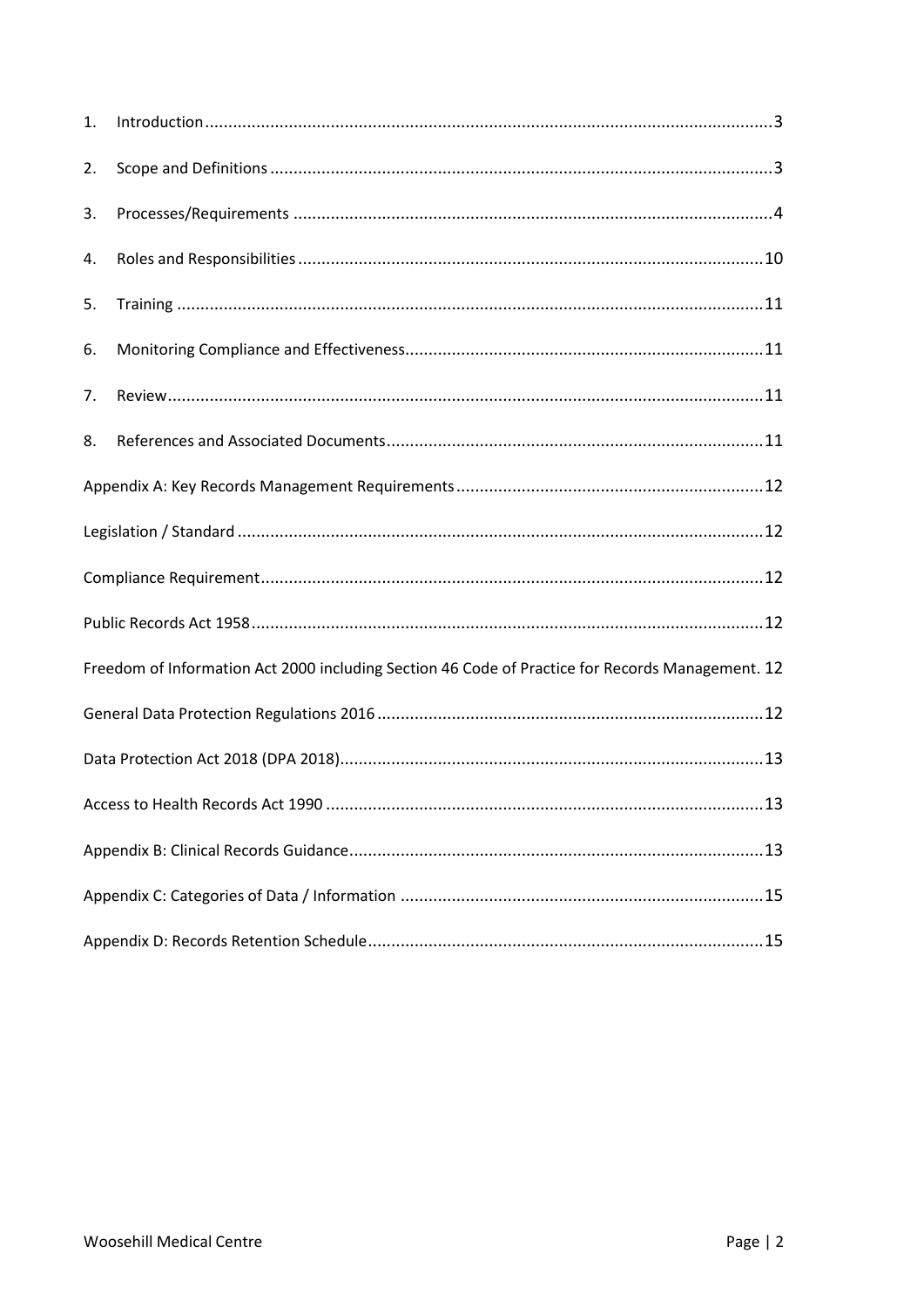#### **1. Introduction**

<span id="page-2-0"></span>This policy sets out how **Woosehill Medical Centre** (the Practice) will approach the management of its records.

All NHS records (including email and electronic documents) are public records under the terms of the Public Records Act 1958 sections 3(1)-(2), and must be kept in accordance with the following statutory and NHS guidelines:

- The Public Records Act 1958 and 1967
- The General Data Protection Regulations 2016
- The Data Protection Act 2018
- The Freedom of Information Act 2000
- Records Management Code of Practice for Health and Social Care 2016
- The Common Law Duty of Confidentiality
- Confidentiality: NHS Code of Practice
- NHS Information Governance: Guidance on Legal and Professional Obligations

Guidance on the management of NHS records is provided by the Department of Health. The Records Management: NHS Code of Practice 2016 sets out a schedule of minimum retention periods for many types of records and is based on legal requirements and professional best practice.

#### <span id="page-2-1"></span>**2. Scope and Definitions**

This policy covers all Practice business areas and all information, irrelevant of the media being used to store the information. This includes:

- Patient records in all formats (Lloyd George Records, electronic)
- Corporate records in all formats (paper and electronic), active and inactive, held for use in the organisation;
- Administrative (e.g. corporate, contracts, personnel, estates, finance and accounting, customer services and litigation);
- E-mails; other communication tools; text messages

Records management is the process by which an organisation manages all the aspects of records and information, from their creation through to their eventual disposal (Records Lifecycle). The aim of the policy is to ensure:

- **Accountability** Records are adequate to account fully and transparently for all business actions and decisions, in particular to:
	- o protect legal and other rights of staff or those affected by those actions;
	- o facilitate audit or examination;
	- o provide credible and authoritative evidence
- **Accessibility** Records can be located when needed and only those with a legitimate right can access the records and the information within them. Records are displayed in a way that is consistent with their initial use, and the current version is identified where multiple versions exist.
- **Interpretation** –The context of the record can be interpreted through means such as: identification of staff who created or amended the record, when this was done, at what stage of the business process this was done, whether the amendments were appropriate, and how the record is related to other records.
- **Quality** Records can be trusted and are complete and accurate; records reliably represent the information; records show who they were created by; records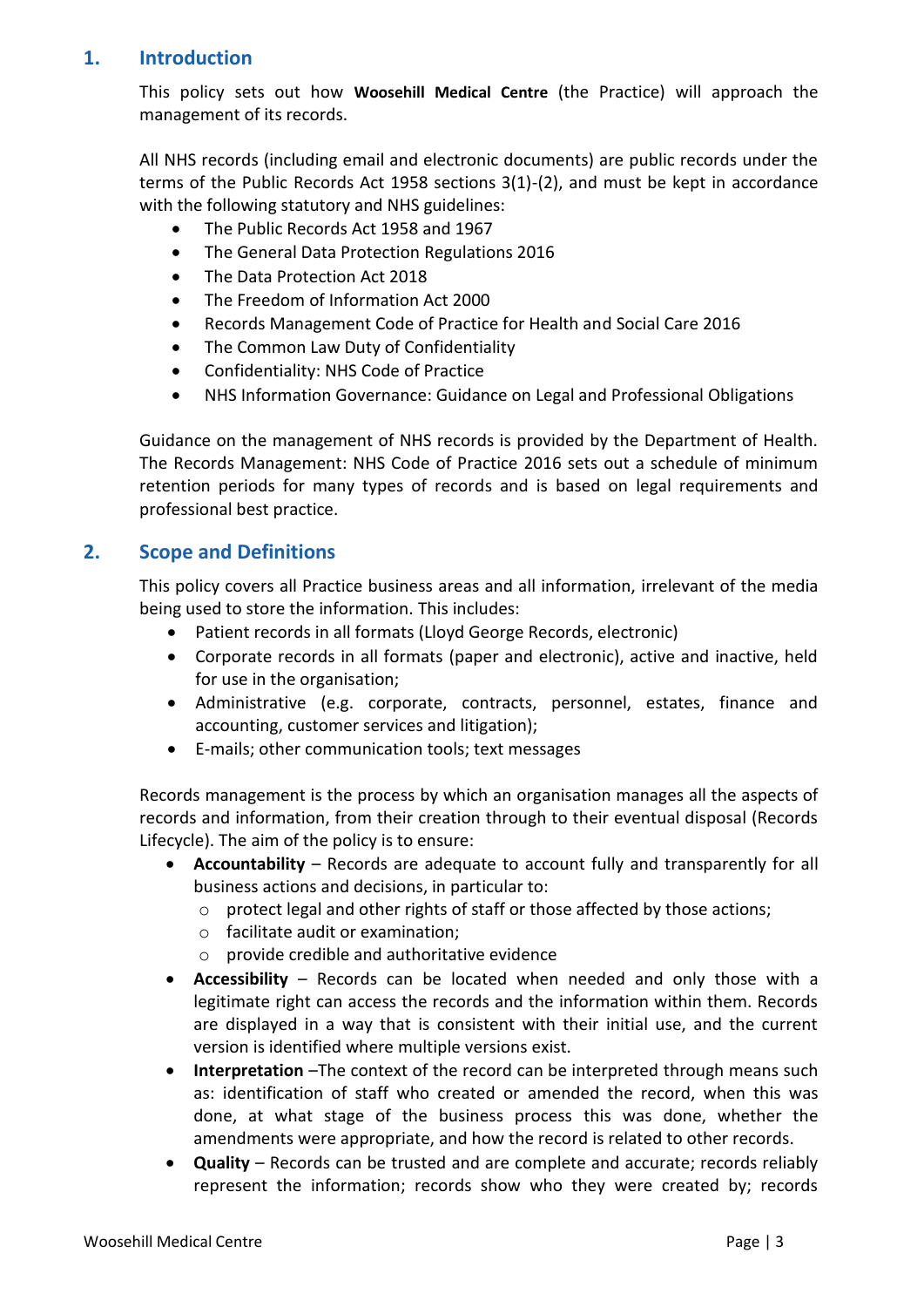reflect the business process; the integrity and authenticity of the records can be demonstrated.

- **Maintenance through time** In order for the quality, availability, accessibility, interpretation and trustworthiness of records to be maintained for as long as is needed, perhaps permanently, despite changes of format.
- **Security** Records are secure from unauthorised or inadvertent alteration or erasure; access and disclosure are properly controlled; audit trails are followed to track all use and change in order to ensure that records are held in a robust format which remains readable for as long as records are required.
- **Retention and disposal** Records are retained and disposed of appropriately, using consistent and documented retention and disposal procedures, which include provision for appraisal and the permanent preservation of records with archival value. The British Security Industry Association standard (BSIA) EN15713:2009 - Secure Destruction of Confidential Material must be adhered to when destroying confidential information. The retention schedule is contained within Appendix D
- <span id="page-3-0"></span>• **Staff are trained** – All staff are made aware of their responsibilities regarding records management.

#### **3. Processes/Requirements**

The Practice's records provide evidence of actions and decisions, represent a vital asset to support daily functions or operations and are its corporate memory. Records support clinical care, policy formation and managerial decision-making to protect the interests of the Practice. They enable consistency, continuity, efficiency and productivity and help the Practice to deliver services in consistent and equitable ways.

The Practice operates within an Information Governance compliance environment. Failure to meet any relevant requirement could result in official sanction, reputation damage and even limits on what data and services could be provided as a business. The Practice must be compliant with the NHS Data Security and Protection Toolkit (DSPT) and Records Management Code of Practice for Health and Social Care 2016.

The organisational benefits from good records management are:

- control and availability of valuable information assets to support clinical care and all operations
- efficient use of staff time
- compliance with legislation and standards
- good utilisation of storage and server space
- a reduction in costs
- supporting the day to day business that underpins the delivery of a high quality service to our customers
- maintaining the integrity of the records
- meeting legal requirements
- monitoring and audit cycles

The Practice will establish and maintain policies to ensure compliance with the Records Management Code of Practice Health and Social Care 2016.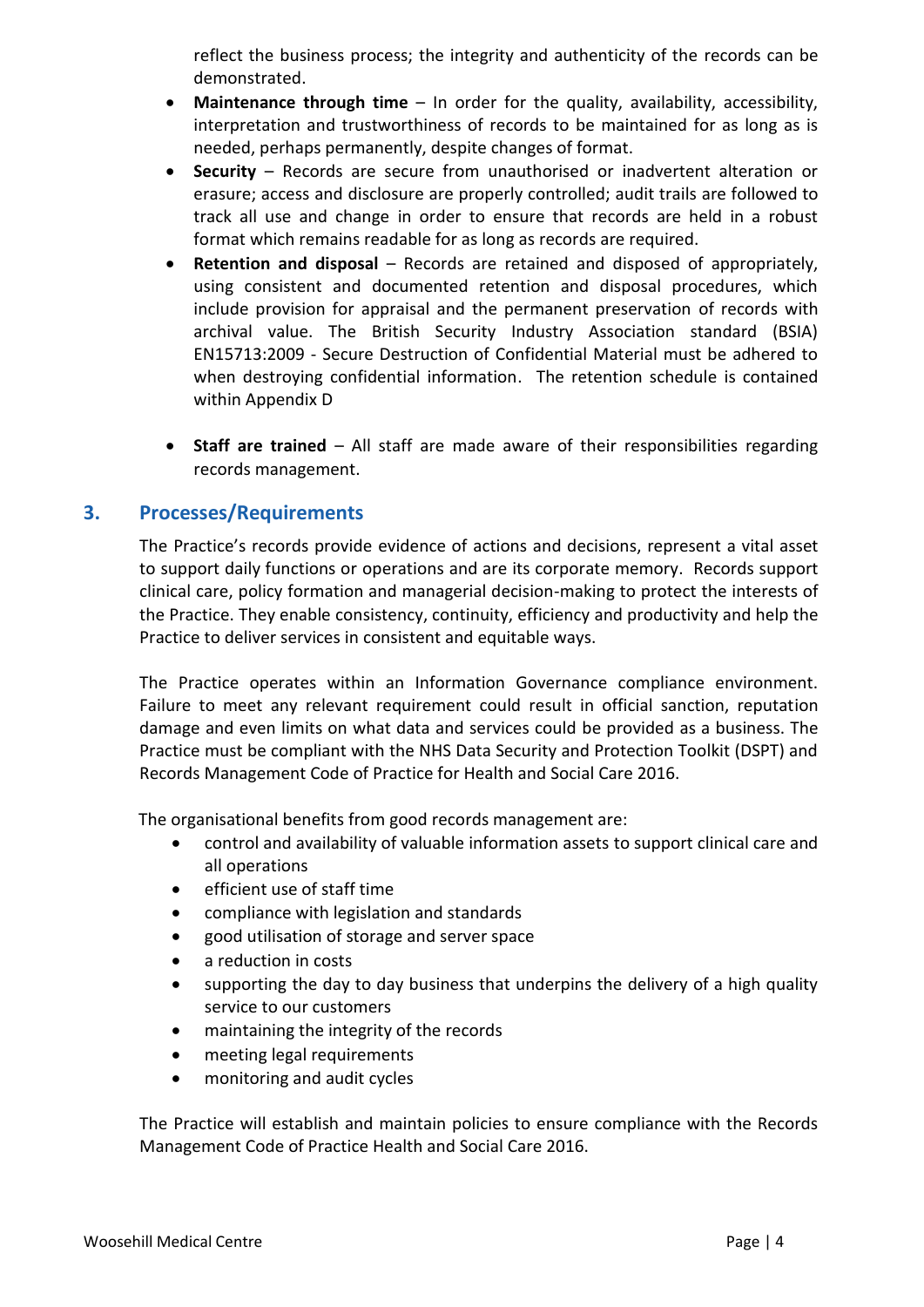#### **Records Management – Components and Principles**

The International Organisation for Standardisation (ISO) 15489-1:2016 Information and documentation – Records Management Lifecycle – defines a record as 'information created, received, and maintained as evidence and information by an organisation or person, in pursuance of legal obligations or in the transaction of businesses.

| <b>Records Life Cycle</b> |                                                                       |  |  |
|---------------------------|-----------------------------------------------------------------------|--|--|
| Lifecycle Stage           | <b>Description</b>                                                    |  |  |
| 1. Planning               | We will develop and implement policy, procedures and functionality    |  |  |
|                           | to deliver compliant records management strategy. We will identify    |  |  |
|                           | key records that must be captured and managed.                        |  |  |
| 2. Creation &             | We shall ensure that our records are properly captured into approved  |  |  |
| receipt                   | filing systems, that they are protected from unauthorised access or   |  |  |
|                           | change, are assigned the correct data classifications and are named   |  |  |
|                           | following an agreed standard.                                         |  |  |
| 4. Retention              | We shall retain non-current and superseded records in our filing      |  |  |
|                           | system to support ongoing business needs and compliance               |  |  |
|                           | requirements. Our disposal schedules shall govern how long records    |  |  |
|                           | are retained. Retained records shall continue to be protected and     |  |  |
|                           | accessible, with storage facilities meeting appropriate standards.    |  |  |
| 5. Disposal               | Our records shall not be retained indefinitely. At the end of the     |  |  |
|                           | agreed retention periods, records shall be disposed of and a          |  |  |
|                           | destruction certificate will be issued. A small percentage of records |  |  |
|                           | may become be flagged for permanent retention and will be passed      |  |  |
|                           | to the appropriate place of deposit (POD).                            |  |  |

#### **General Data Protection Regulations 2016 (GDPR)**

Under the General Data Protection Regulations 2016 (GDPR) the definition of 'data concerning health' is 'personal data related to the physical or mental health of a natural person, including the provision of health care services, which reveal information about his or her health status' (Article 4(15)

'Personal Data' is defined as: 'any information relating to an identified or identifiable natural person ('data subject'); an identifiable natural person is one who can be identified, directly or indirectly, in particular by reference to an identifier such as a name, an identification number, location data, an online identifier or to one or more factors specific to the physical, physiological, genetic, mental, economic, cultural or social identity of that natural person' (Article 4(1))

There are various GDPR definitions relating to the management of information and records in a health environment. For example, under Article 4;

- **'processing'** means any operation or set of operations which is performed on personal data or on sets of personal data, whether or not by automated means, such as collection, recording, organisation, structuring, storage, adaptation or alteration, retrieval, consultation, use, disclosure by transmission, dissemination or otherwise making available, alignment or combination, restriction, erasure or destruction;
- **'restriction of processing'** means the marking of stored personal data with the aim of limiting their processing in the future;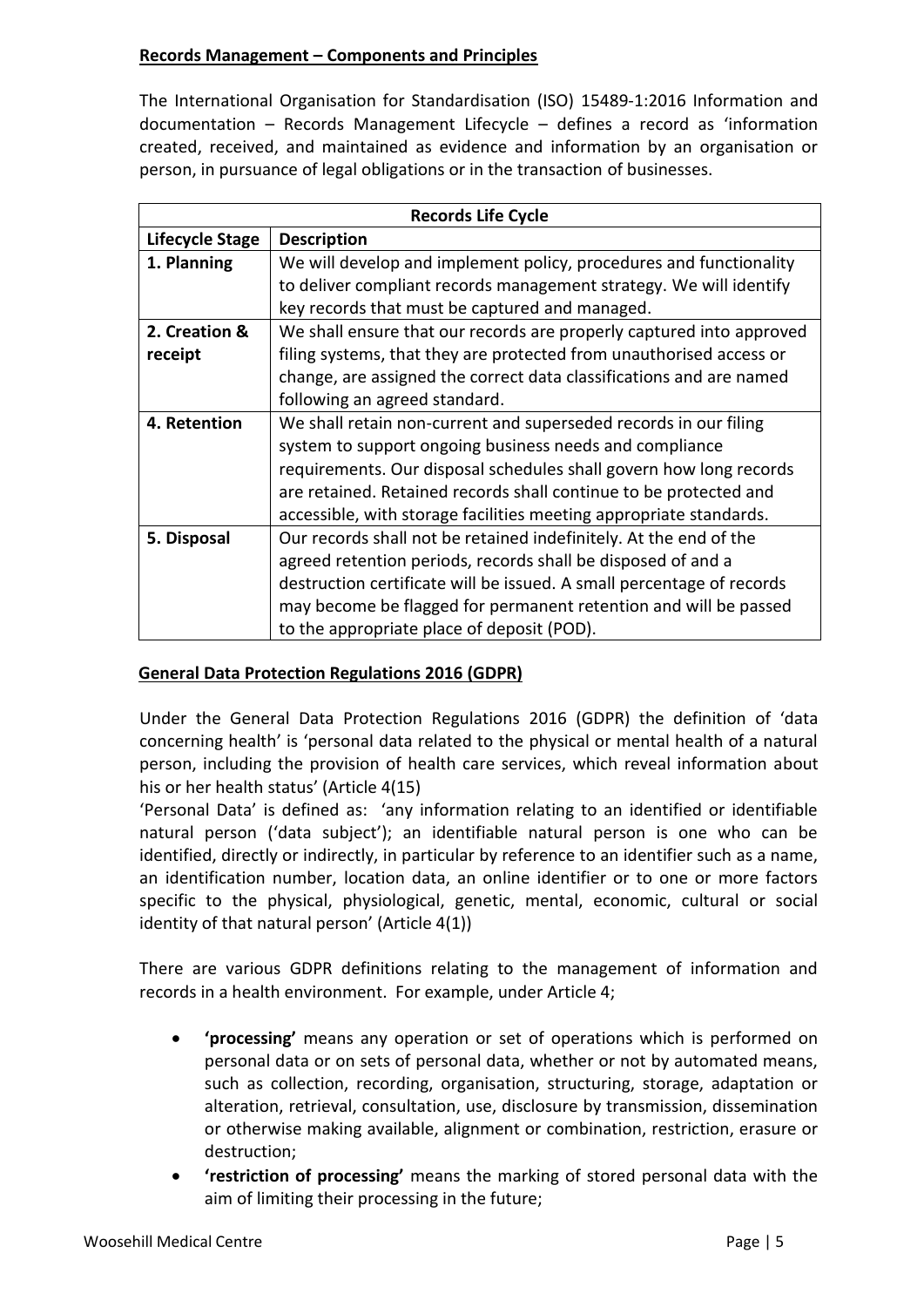- **'filing system'** means any structured set of personal data which are accessible according to specific criteria, whether centralised, decentralised or dispersed on a functional or geographical basis;
- **'data concerning health'** means personal data related to the physical or mental health of a natural person, including the provision of health care services, which reveal information about his or her health status.

For information on categories of data and their assigned definition, please refer to **Appendix C** – Categories of data/information**.**

Business/Commercial information, including that subject to statutory or regulatory obligations, is information which may be damaging to the Practice or a commercial partner if improperly accessed or shared. Also as defined in the Freedom of Information Act 2000 and the Environmental Information Regulations 2004.

#### **Information Quality**

Our records are evidence of our activities. They may be required for litigation, governance, external audits, statutory enquiries, patient care and as a basis for decision making. Our records need to be:

- complete (in terms of having been captured in full)
- accurate (factually correct, legible and assured as to the integrity of the record)
- relevant (data meets current and potential user's needs)
- accessible (available when needed)
- timely (recorded and available as soon after the event as possible)

Alterations or annotations must be clearly identifiable, traceable to the author and authorised by an appropriate Senior Manager.

Clinical records must be timely, accurate, concise and up to date accounts of the assessment and treatment of individual patients. Good clinical record keeping is an integral and vital part of professional practice and may come under scrutiny should any issues arise.

Practice Managers shall also be clear on what records are required to sufficiently document business activities, and ensure that staff capture them following policy and procedure.

#### **Manual / Paper Records**

In keeping with the wider NHS agenda (NHS England Five Year Forward Plan), we shall endeavour to maintain records electronically where practicable. Original electronic records will be considered the 'primary version'. Printed copies of electronic records should be maintained only by exception and shall be appropriately destroyed at the earliest convenience.

[Where it is practical to do so, we shall scan new or legacy paper records following our scanning guidance (this follows standard British Standard (BS) 10008 to protect legal admissibility of scanned paper records).] In some cases it might be desirable to hold original ink signed records and guidance will be taken from NHS Digital on these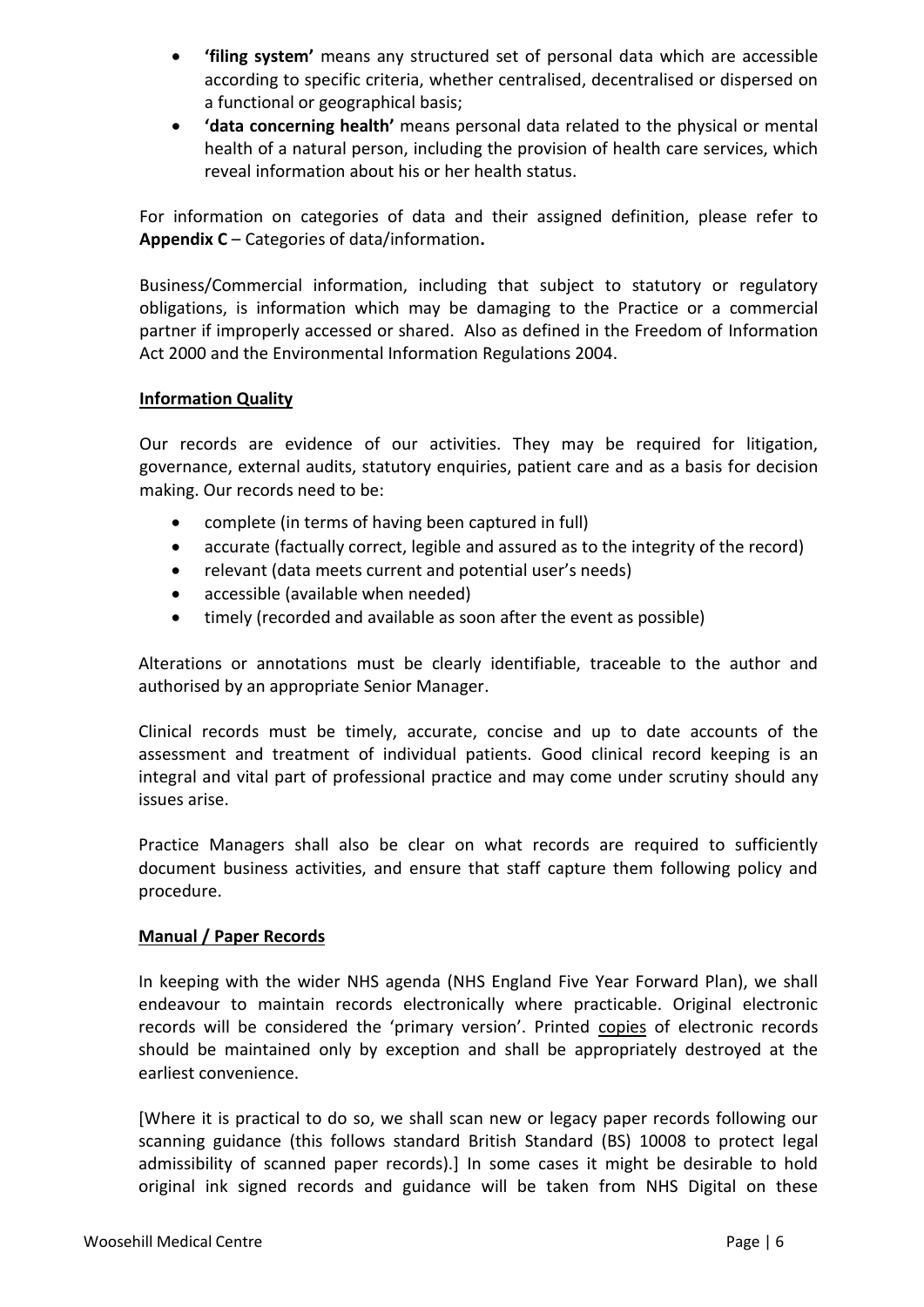requirements. This is permissible, although scanning such documents is preferable so long as the scanned version is legally admissible.

Paper copies of records must be kept secure and should be stored in an appropriate locked filing cabinet, office or designated records store on site, or in an approved off-site storage facility, so they are available and accessible to those who need them.

#### **Records Inventory**

Information Asset Registers are used to monitor and understand what collections of records and information are held and note each documents retention period. We shall work towards organising our records into a Records File Plan that lists our business activities, and the records that they create, in a systematic and organised way.

#### **Disposal Schedules and Legal Holds**

We shall not retain all of our records indefinitely. Disposal is the process that leads to records being destroyed or transferred elsewhere. It includes a record of what happened so that we can clearly show that we do not have the information any longer.

Disposal of any records shall be *held* if they pertain to an existing / emerging legal matter or request for information – this is known as a Legal Hold. An inventory of the retained records and the reason for the extended period of retention must be maintained.

Our records shall be retained and disposed of following agreed disposal schedules and procedures that are based on the Records Management Code of Practice for Health and Social Care 2016 and business needs. Disposal shall always be carried out following confidentiality and sensitivity requirements.

Unilateral disposal of records, particularly if done contrary to disposal schedules or legal holds, is a serious breach of policy.

#### **Accredited File Shares**

Electronic records shall be saved to the approved and governed file share and shall include sub-folders that assist with disposal management.

It is a legal requirement to securely store records that contain person identifiable data and special categories of personal data that are considered as personal confidential data or hold commercially confidential information. You must ensure such data is stored within the Secure drive and have the correct protective marker applied – please refer to the 'Security and Access' heading below.

As a general rule, original electronic records should not be saved to 'offline' storage such as non-networked computer hard drives, USBs or optical media. In some circumstances e.g. anticipated limited network connection, staff may need to save copies of records to **encrypted** devices such as a USB memory stick. This is permissible if the IT Services Acceptable Use Policy is followed, and any new records / versions are saved to the approved storage location as soon as possible and subsequently deleted from the storage device.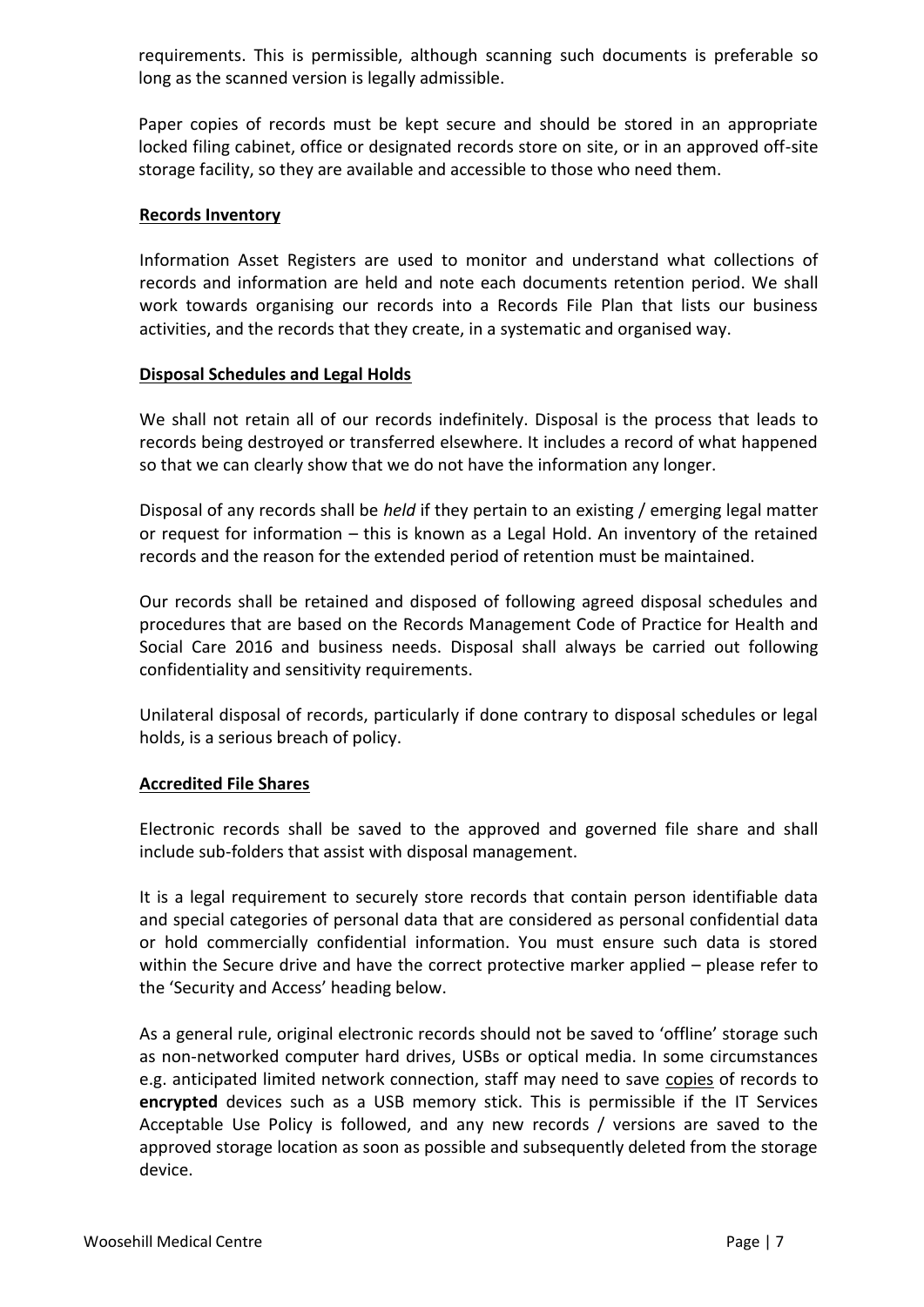#### **Naming Electronic Documents**

Record naming is an important process in records management and it is essential that a unified approach is undertaken within all areas of the Practice to aid in the management of records.

In constructing a title it is necessary to decide how best to describe the content of the file or the individual document. The most commonly used elements in the creation of a title are listed below. It will depend on the nature of the document or folder which elements will be the most suitable for use in the title.

Common elements of a title:

- Department
- Date (if applicable)
- Subject
- Document status
- Version number

Staff members should refrain from naming folders or files with their own name unless the folder or file contains records that are biographical in nature about that individual, for example, personnel records.

#### **Security and Access**

Classification of NHS Information - Marking Guidance from NHS England.

ALL information the Practice collects, stores, processes, generates or shares to deliver services and conduct business has intrinsic value and requires an appropriate degree of protection.

EVERYONE who works within the Practice (including staff, contractors and service providers) has a duty of confidentiality and a responsibility to safeguard any Practice information or data that they access, irrespective of whether it is marked or not.

#### **Line of Business Systems / Databases**

Many of our records are held within databases. These may be in the form of uploaded documents e.g. a PDF or email, or as data streams, e-transactions and system actions. This policy applies to these records. System owners and project managers shall consider the requirements of this policy when implementing, procuring or using databases.

Electronic records that are uploaded to databases, e.g. an email into EMIS, should be deleted from local systems, e.g. Inbox or File Share. It is bad practice to duplicate information across systems.

#### **Data Backups**

All of our data including electronic records are 'backed-up' to offline storage in accordance with the relevant **[Backup and Business Continuity Policy]**. It is vital that 'rescued' records are complete copies and are not changed in any way. This includes embedded metadata, e.g. date created, data last modified.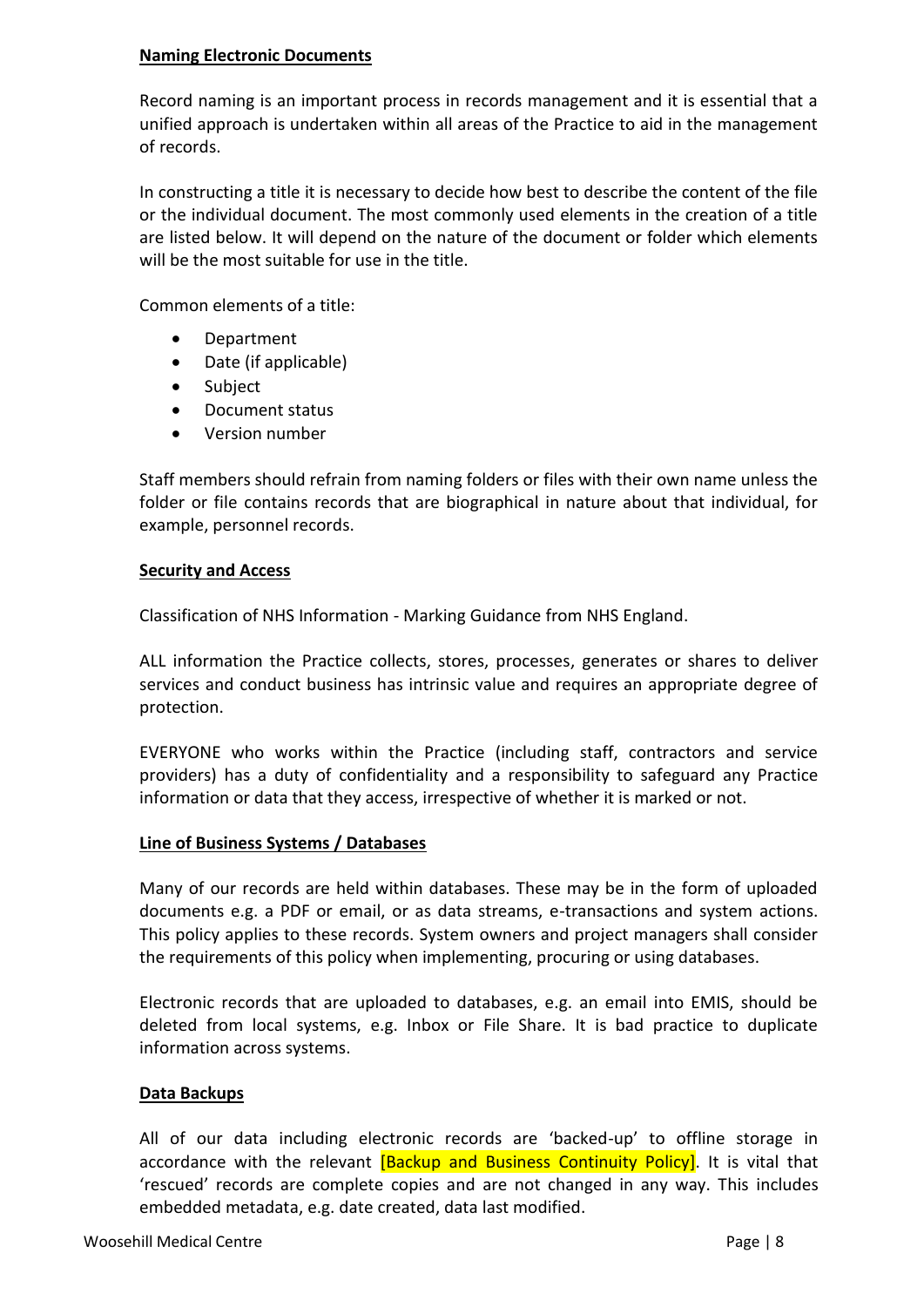Backups are within scope of statutory access to information requests and legal disclosure. Records deleted from user front-end storage, e.g. file shares, should also be deleted from the back-up and shadow copies. Current back-up policy is that any iteration of electronic data is backed-up for one year before being overwritten / deleted. In short, records that have been deleted from front-end systems within the last year may still be available in the back-up.

#### **New Technologies – Cloud and Collaboration / Sharing**

The use of new technologies to improve working practices, process monitoring and collaboration is becoming increasingly popular. These are characterised by services such as cloud storage and collaboration spaces being held outside of traditional on-site technology infrastructure.

The requirements of this policy apply to such technology because they are handling our information and records. Assurances must be in place to ensure that data retention schedules are met and data is fully deleted to include back-up copies and 'other' structures that may refer to or directly reference the data, for example, a document index.

#### **Email Records / Electronic Communication**

Email is a key communication tool. The email service is designed as a communication tool and is not an appropriate solution for long term file storage. Therefore, all emails that are records of business activity and/or formal records of a transaction should be saved to an appropriately named folder on shared network drive. Keeping all emails will result in a significant storage burden to your organisation and information may become difficult to locate due to the size of files and attachments being stored.

NHS Mailboxes and Mailbox Archives should not be used for the long term storage of email records.

Particular attention must be paid to ensuring that emails relating to patients (clinical records) are dealt with promptly and where appropriate, deleted once the pertinent information has been transferred to the relevant record.

Staff shall regularly housekeep their Mailboxes so that transitory and spam type emails are disposed of. Managers shall ensure all required email records are transferred from a staff leaver's Mailbox to the approved store. Other forms of electronic communication such as Instant Messaging, voice recording and video conferencing will likely become more commonplace. These 'recordings', if retained, shall be managed under this policy.

#### **Long Term Access and Protection – Record Preservation**

We shall take steps to ensure that our records remain accessible and are not damaged during their retention; for some records this could be many decades. Such lengths of time require preservation management.

Our records shall be protected from unauthorised access and natural risks such as flooding and fire. A risk assessment of all storage solutions (on or off-site) must be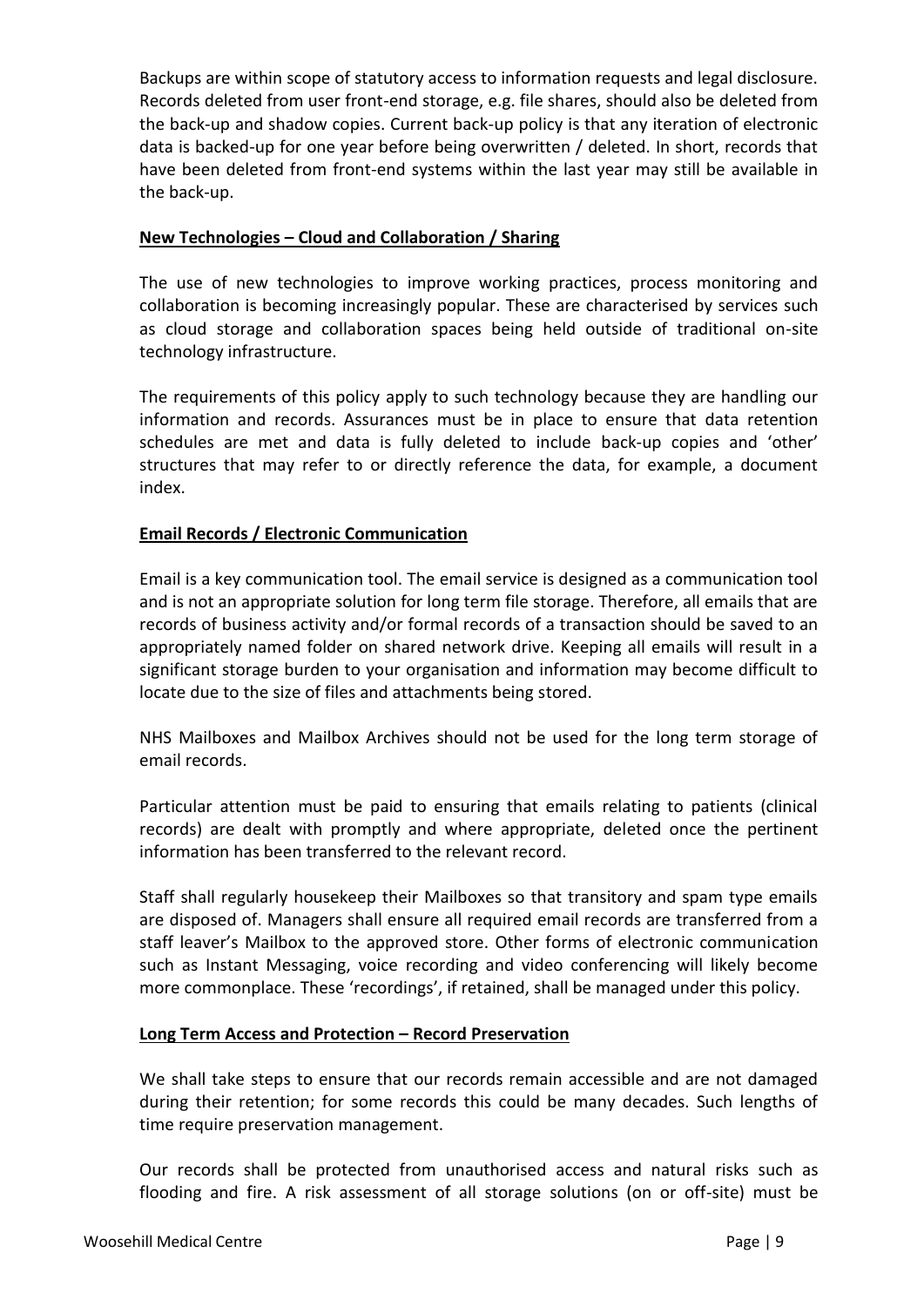undertaken to ensure the area meets the required structural and environmental standards. Electronic records are at a particular risk of digital obsolescence and degradation of media. We shall undertake precautions to ensure the long term accessibility of electronic content including: using ubiquitous and open formats e.g. PDF, DOCx; regular refreshing and error-checking of storage media; maintaining all records on networked and backed-up drives rather than removable media storage e.g. CDs, USBs; and assessing the digital preservation risks of any new system.

#### **4. Roles and Responsibilities**

#### <span id="page-9-0"></span>**Operations Manager**

The Operations Manager is accountable for the proper and compliant conduct of records management across the organisation.

#### **Caldicott Guardian and Management Team**

The Caldicott Guardian is responsible for protecting the confidentiality of patient and service-user information and enabling appropriate information sharing. They will support work to enable information sharing where it is appropriate to share, and advice on possible choices for meeting compliance when processing information.

These roles also ensure that records produced by their respective activities are identified and captured following policy. They also ensure that staff have attended required record keeping training and are working with local IG and records roles.

The Management Team cascades requirements of the policy to respective departments to support its implementation.

The **Operations Manager** is the person responsible for the day-to-day operational management of the records management programme and framework. They are also responsible for drafting policies and procedures, conducting audits, supporting and training staff, and providing records management services to customers.

The **Operations Manager** is responsible for understanding what information is held, what is added, what is removed, and who has access in their own area and why. As a result they are able to understand and address risks to information assets and to provide assurance to the Practice on the security and use of the assets.

#### **Data Protection Officer**

The Data Protection Officer (DPO) is the person that has been assigned the responsibilities set out in the GDPR, such as monitoring and assuring practice compliance with IG legislation, providing advice and recommendations on Data Protection Impact Assessments, giving due regard to the risks associated with the processing of data undertaken by the organisation and acting as the contact point with the ICO.

#### **All Staff**

All staff and those working on behalf of the organisation who create and use records as part of the delivery of Practice business are expected to follow this policy and its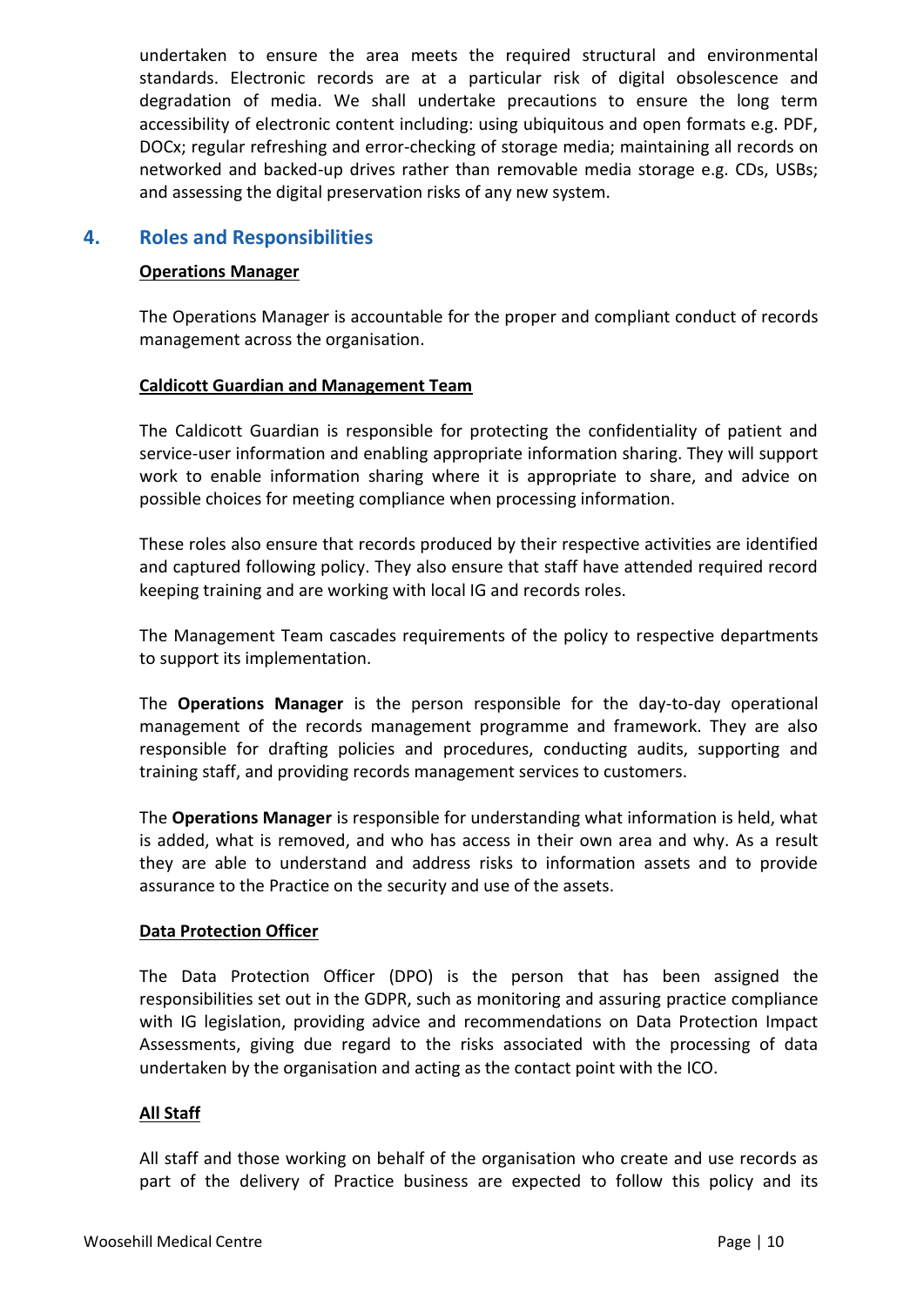procedures. This covers records in all formats (paper and electronic) both active and inactive.

#### **5. Training**

<span id="page-10-0"></span>All staff are required to comply with the Practice policies and procedures, which stress the importance of appropriate information handling, incorporate statutory, common law and best practice requirements. Information Governance is a framework drawing these requirements together; therefore it is important that staff receive the appropriate training.

The Practice will ensure that all staff receive annual Information Governance training appropriate to their role through approved data security training. Managers are responsible for monitoring staff compliance. New starters and any temporary, contract or agency staff must also complete the annual Information Governance training.

#### <span id="page-10-1"></span>**6. Monitoring Compliance and Effectiveness**

This policy will be monitored by Senior Management to ensure any legislative changes that occur before the review date are incorporated.

Records management compliance should be audited following a scheduled plan using a defined audit methodology. **The Managing Partners** will have direct responsibility for ensuring their information practices are audited with support from the Practice Manager. Where non-compliance or improvements could be made, there shall be agreed upon procedures with process owners / managers that should subsequently be followed up.

Failure to comply with this policy may result in ineffective working and an inability to meet the requirements of the Freedom of Information and the General Data Protection Regulations 2016. Where the policy is breached, this must be reported via the local incident reporting process and the Data Protection Officer and Caldicott Guardian informed, if required.

#### <span id="page-10-2"></span>**7. Review**

In compliance with Data Security and Protection Toolkit requirements, this policy will be reviewed annually. This policy, along with its supporting procedures, shall be reviewed no later than two years after approval or earlier should there be significant changes to the regulatory environment or organisation.

#### <span id="page-10-3"></span>**8. References and Associated Documents**

- Information Commissioners Office (Data Protection Act 2018 and General Data Protection Regulation) – [www.ico.gov.uk/](http://www.ico.gov.uk/)
- National Archives (Public Records) [www.nationalarchives.gov.uk](http://www.nationalarchives.gov.uk/)
- Data Security and Protection Toolkit [www.dsptoolkit.nhs.uk](http://www.dsptoolkit.nhs.uk/)
- NHS England (Document and Records Management Policy Final v3) [www.england.nhs.uk/](http://www.england.nhs.uk/)
- Records Management Code of Practice for Health and Social Care 2016 [www.systems.digital.nhs.uk/infogov/iga/rmcop16718.pdf](http://www.systems.digital.nhs.uk/infogov/iga/rmcop16718.pdf)

Government Security Classifications April 2014 -

[www.gov.uk/government/uploads/system/uploads/attachment\\_data/file/251480/Go](http://www.gov.uk/government/uploads/system/uploads/attachment_data/file/251480/Government-Security-Classifications-April-2014.pdf) [vernment-Security-Classifications-April-2014.pdf](http://www.gov.uk/government/uploads/system/uploads/attachment_data/file/251480/Government-Security-Classifications-April-2014.pdf)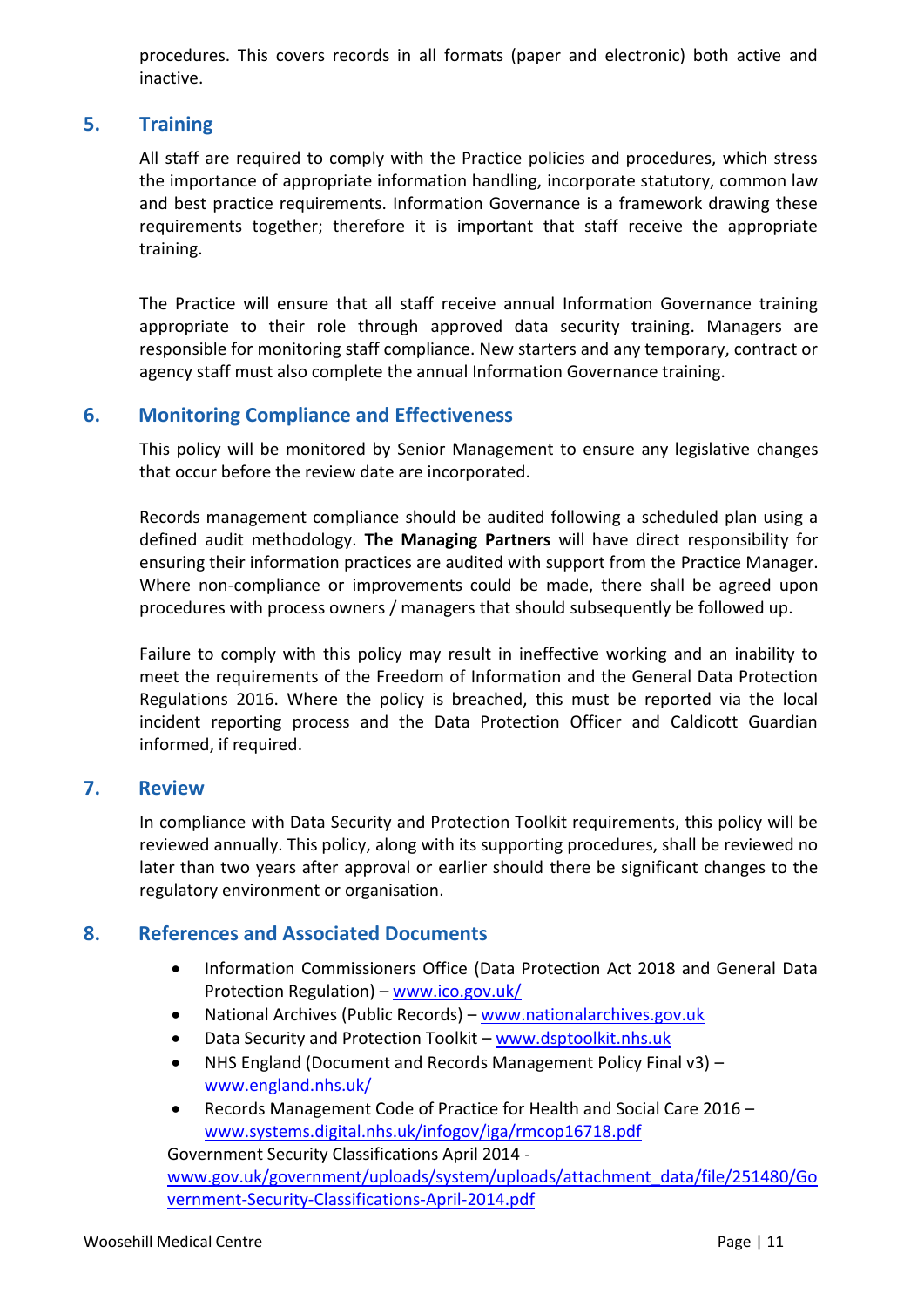# <span id="page-11-0"></span>**Appendix A: Key Records Management Requirements**

<span id="page-11-5"></span><span id="page-11-4"></span><span id="page-11-3"></span><span id="page-11-2"></span><span id="page-11-1"></span>

| <b>Legislation / Standard</b>                                                                                                      | <b>Compliance Requirement</b>                                                                                                                                                                                                                                                                                                                                                                                                                                                                                                                                                                                                                                                                                                                                                                                                                                                                                                                                                                                                                                                                                                                                                                                                                                                                                                                                                                                                                                                  |
|------------------------------------------------------------------------------------------------------------------------------------|--------------------------------------------------------------------------------------------------------------------------------------------------------------------------------------------------------------------------------------------------------------------------------------------------------------------------------------------------------------------------------------------------------------------------------------------------------------------------------------------------------------------------------------------------------------------------------------------------------------------------------------------------------------------------------------------------------------------------------------------------------------------------------------------------------------------------------------------------------------------------------------------------------------------------------------------------------------------------------------------------------------------------------------------------------------------------------------------------------------------------------------------------------------------------------------------------------------------------------------------------------------------------------------------------------------------------------------------------------------------------------------------------------------------------------------------------------------------------------|
| <b>Public Records Act 1958</b>                                                                                                     | All NHS records are Public Records. All NHS organisations must<br>make arrangements for the safe keeping and disposal of their<br>information and records. Recent changes have reduced the 30<br>year public records disposal rule to 20 years.                                                                                                                                                                                                                                                                                                                                                                                                                                                                                                                                                                                                                                                                                                                                                                                                                                                                                                                                                                                                                                                                                                                                                                                                                                |
| <b>Freedom of Information</b><br><b>Act 2000 including Section</b><br><b>46 Code of Practice for</b><br><b>Records Management.</b> | Provisions for disclosure of information held by public<br>authorities.<br>Includes a Records Management Code of Practice to support the<br>Act which gives guidance on good practice in records<br>management. It applies to all authorities subject to the Act, to<br>the Public Records Act 1958 or to the Public Records Act<br>(Northern Ireland) 1923.                                                                                                                                                                                                                                                                                                                                                                                                                                                                                                                                                                                                                                                                                                                                                                                                                                                                                                                                                                                                                                                                                                                   |
| <b>General Data Protection</b><br><b>Regulations 2016</b>                                                                          | Regulates the processing of personal data relating to living<br>persons. Article 5 of the GDPR requires that personal data shall<br>be:<br>a) processed lawfully, fairly and in a transparent manner in<br>relation to individuals;<br>b) collected for specified, explicit and legitimate purposes and<br>not further processed in a manner that is incompatible with<br>those purposes; further processing for archiving purposes in the<br>public interest, scientific or historical research purposes or<br>statistical purposes shall not be considered to be incompatible<br>with the initial purposes;<br>c) adequate, relevant and limited to what is necessary in<br>relation to the purposes for which they are processed;<br>d) accurate and, where necessary, kept up to date; every<br>reasonable step must be taken to ensure that personal data that<br>are inaccurate, having regard to the purposes for which they are<br>processed, are erased or rectified without delay;<br>e) kept in a form which permits identification of data subjects<br>for no longer than is necessary for the purposes for which the<br>personal data are processed; personal data may be stored for<br>longer periods insofar as the personal data will be processed<br>solely for archiving purposes in the public interest, scientific or<br>historical research purposes or statistical purposes subject to<br>implementation of the appropriate technical and organisational |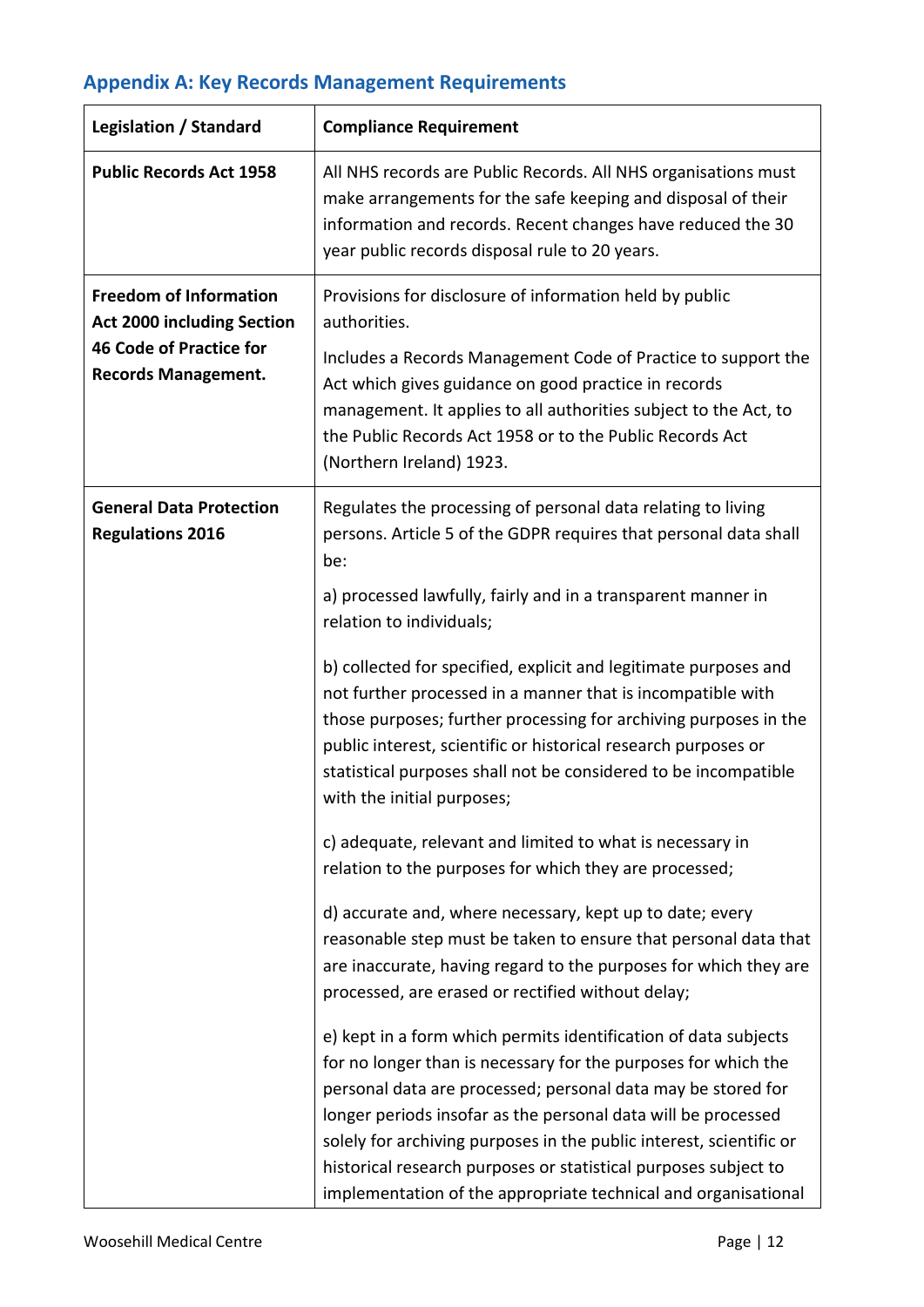<span id="page-12-0"></span>

|                                                                                         | measures required by the GDPR in order to safeguard the rights<br>and freedoms of individuals; and<br>f) processed in a manner that ensures appropriate security of<br>the personal data, including protection against unauthorised or<br>unlawful processing and against accidental loss, destruction or<br>damage, using appropriate technical or organisational<br>measures." |
|-----------------------------------------------------------------------------------------|----------------------------------------------------------------------------------------------------------------------------------------------------------------------------------------------------------------------------------------------------------------------------------------------------------------------------------------------------------------------------------|
| <b>Data Protection Act 2018</b><br>(DPA 2018)                                           | The Data Protection Act 2018 replaces the Data Protection Act<br>1998 and legislates to an equivalent to the GDPR but includes<br>national derogations not covered by the GDPR. The DPA 2018<br>should be read in conjunction with the GDPR.                                                                                                                                     |
| <b>Access to Health Records</b><br><b>Act 1990</b>                                      | Regulates access to the records of a deceased person.                                                                                                                                                                                                                                                                                                                            |
| <b>Records Management Code</b><br>of Practice for Health and<br><b>Social Care 2016</b> | The guidelines in this Code apply to NHS records, including<br>records of NHS patients treated on behalf of the NHS in the<br>private healthcare sector and public health records, regardless<br>of the media on which they are held. The code includes records<br>of staff, complaints, corporate records and any other records<br>held in any format or media.                 |

# <span id="page-12-2"></span><span id="page-12-1"></span>**Appendix B: Clinical Records Guidance**

GDPR Recital number 35 clarifies that Personal data concerning health should include all data pertaining to the health status of a data subject that reveals information relating to the past, current or future physical or mental health status of the data subject. This includes:

- information about the natural person collected in the course of the registration for, or the provision of, health care services as referred to in Directive 2011/24/EU of the European Parliament and of the Council to that natural person;
- a number, symbol or particular assigned to a natural person to uniquely identify the natural person for health purposes;
- information derived from the testing or examination of a body part or bodily substance, including from genetic data and biological samples;
- and any information on, for example, a disease, disability, disease risk, medical history, clinical treatment or the physiological or biomedical state of the data subject independent of its source, for example from a physician or other health professional, a hospital, a medical device or an in vitro diagnostic test.

Good clinical record keeping is an integral and vital part of professional practice which contributes to a high standard of:

- The delivery of clinical care
- Continuity of care
- The sharing of information and improving communication between parties
- Business and reporting purposes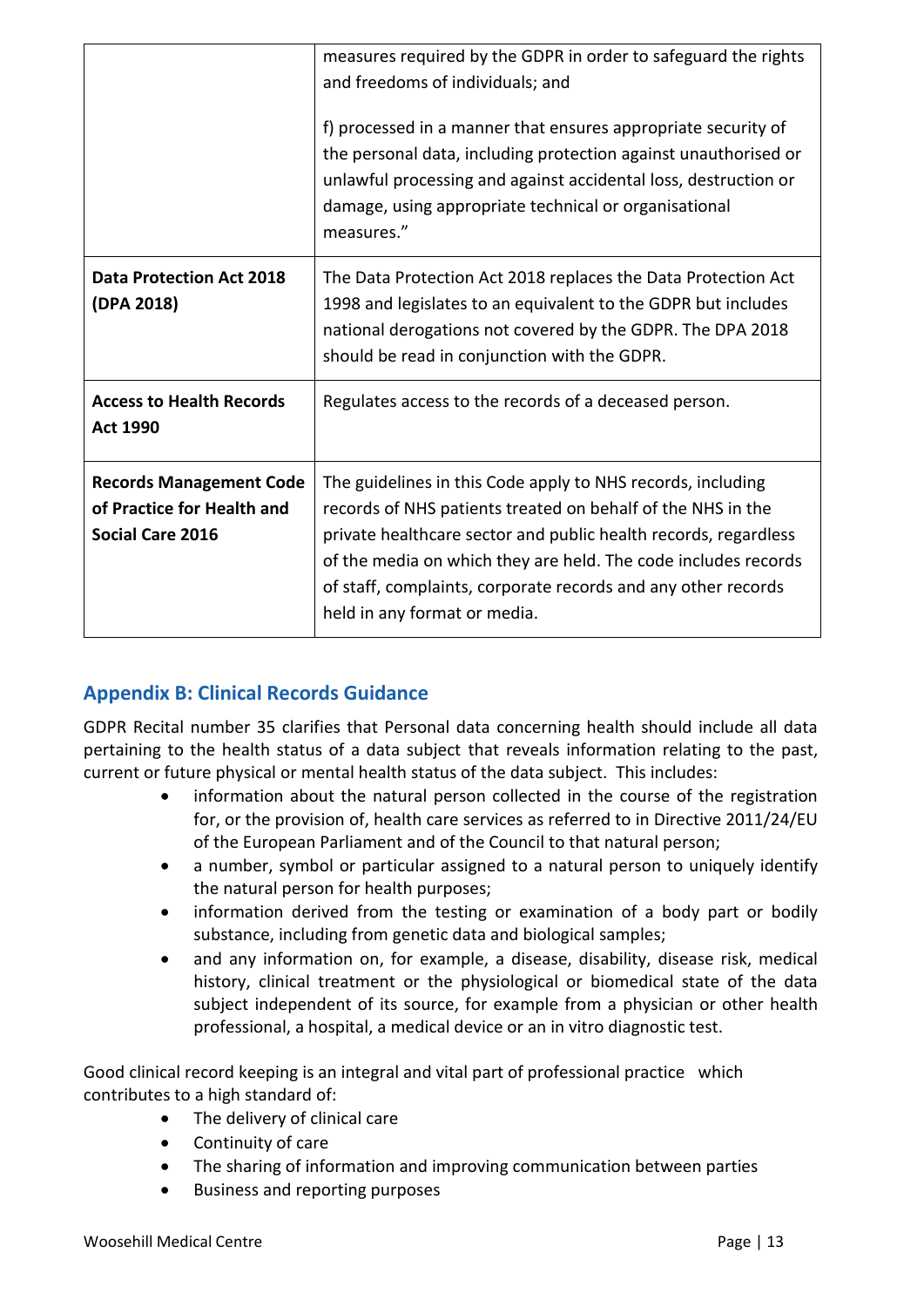Clinical records must be a timely, accurate, concise and up to date account of the assessment and treatment of individual patients.

Information held in clinical records will relate to any aspect of patient health, treatment and other care they receive and, by their nature, are considered as OFFICIAL-SENSITIVE: PERSONAL.

Only business areas that specifically require clinical records to carry out their work should have access to them, and they should only access them as required for job activities. If you receive clinical records and you are not sure why, report this to your **Manager Jane Jacques (Information Governance Lead).**

Individual employees are responsible for the safeguarding of confidential information held as paper records (in a structured filing system) and electronically (on computers and within an agreed filing procedure). Please ensure there are robust 'track and trace' mechanisms in place for all paper records, e.g. tracer cards. Access to electronic information must be appropriately restricted.

Unavailable, mislaid or lost clinical records are a serious risk and immediate action must be taken. The appropriate department must log this as an incident on **Significant Event Form** and carry out an investigation.

Any unauthorised use of clinical information, e.g. searching for information about a relative, or any use of information outside of a "legitimate professional relationship" may lead to immediate disciplinary action. This would be viewed as a breach of confidentiality.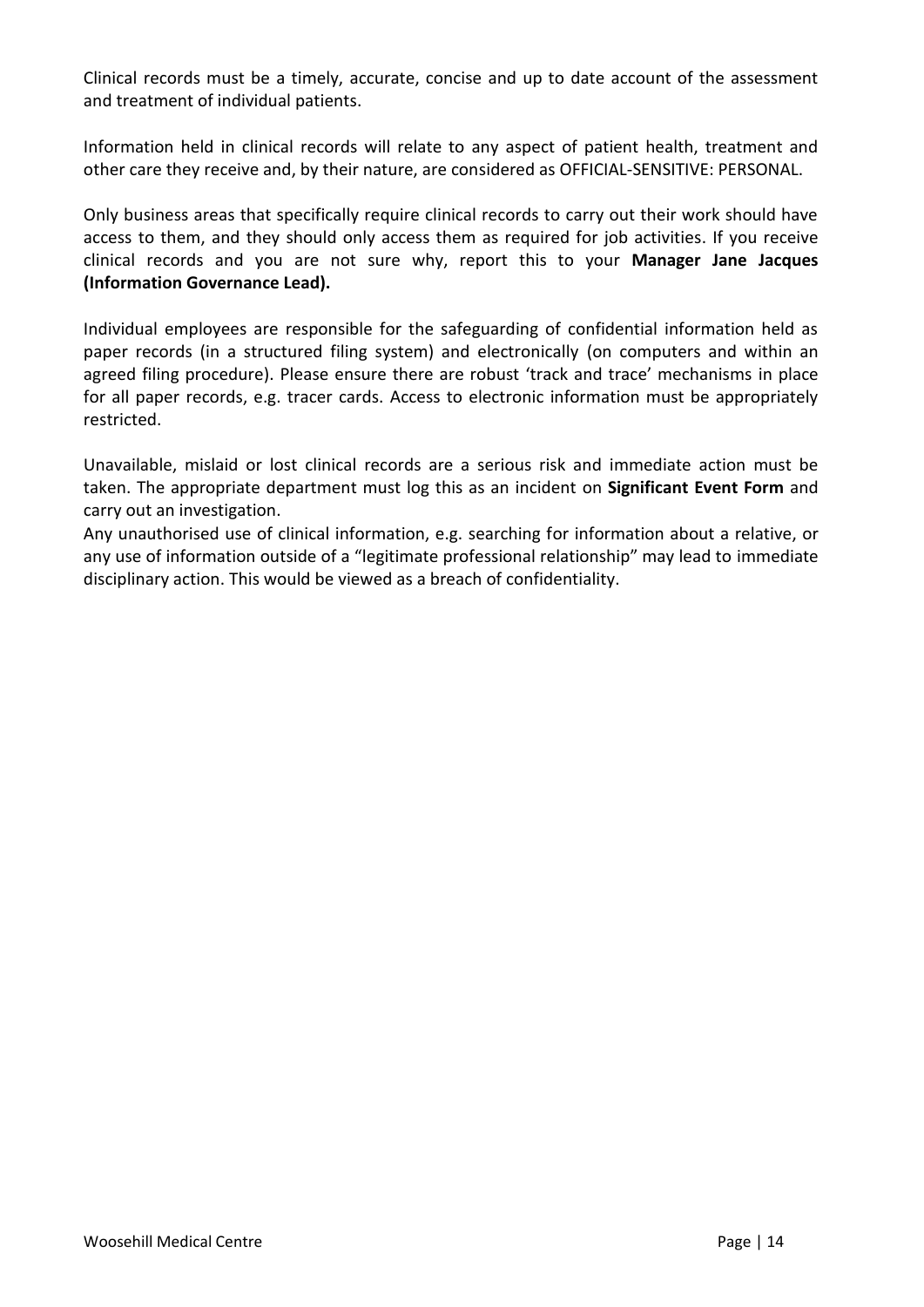# <span id="page-14-0"></span>**Appendix C: Categories of Data / Information**

Please note that the categories of data/information listed below will be used or referred to in all **Woosehill Medical Centre** polices. The purpose of this is to ensure that a consistent approach is adopted.

| Personal<br><b>Data</b><br>(derived from<br>the GDPR)                               | Any information relating to an identified or identifiable natural person<br>('data subject'); an identifiable natural person is one who can be<br>identified, directly or indirectly, in particular by reference to an identifier<br>such as a name, an identification number, location data, an online<br>identifier or to one or more factors specific to the physical, physiological,<br>genetic, mental, economic, cultural or social identity of that natural person                                                                                                                                                                                |
|-------------------------------------------------------------------------------------|----------------------------------------------------------------------------------------------------------------------------------------------------------------------------------------------------------------------------------------------------------------------------------------------------------------------------------------------------------------------------------------------------------------------------------------------------------------------------------------------------------------------------------------------------------------------------------------------------------------------------------------------------------|
| 'Special<br>Categories'<br>of Personal<br><b>Data</b><br>(derived from<br>the GDPR) | 'Special Categories' of Personal Data is different from Personal Data and<br>consists of information relating to:<br>The racial or ethnic origin of the data subject<br>$\bullet$<br>Their political opinions<br>$\bullet$<br>Their religious beliefs or other beliefs of a similar nature<br>$\bullet$<br>Whether a member of a trade union (within the meaning of the Trade<br>$\bullet$<br>Union and Labour Relations (Consolidation) Act 1998<br>Genetic data<br>$\bullet$<br>Biometric data for the purpose of uniquely identifying a natural person<br>$\bullet$<br>Their physical or mental health or condition<br>$\bullet$<br>Their sexual life |
| Personal<br><b>Confidential</b><br><b>Data</b>                                      | Personal and Special Categories of Personal Data are owed a duty of<br>confidentiality (under the common law). This term describes personal<br>information about identified or identifiable individuals, which should be<br>kept private or secret. The definition includes dead as well as living people<br>and 'confidential' includes information 'given in confidence' and 'that<br>which is owed a duty of confidence'. The term is used in the Caldicott 2<br>Review: Information: To Share or Not To Share (published March 2013).                                                                                                                |
| <b>Commercially</b><br>confidential<br><b>Information</b>                           | Business/Commercial information, including that subject to statutory or<br>regulatory obligations, which may be damaging to the Practice or a<br>commercial partner if improperly accessed or shared. Also as defined in<br>the Freedom of Information Act 2000 and the Environmental Information<br>Regulations.                                                                                                                                                                                                                                                                                                                                        |

### <span id="page-14-1"></span>**Appendix D: Records Retention Schedule**

**See Woosehill Medical Centre Records Retention Schedule – separate spreadsheet.**